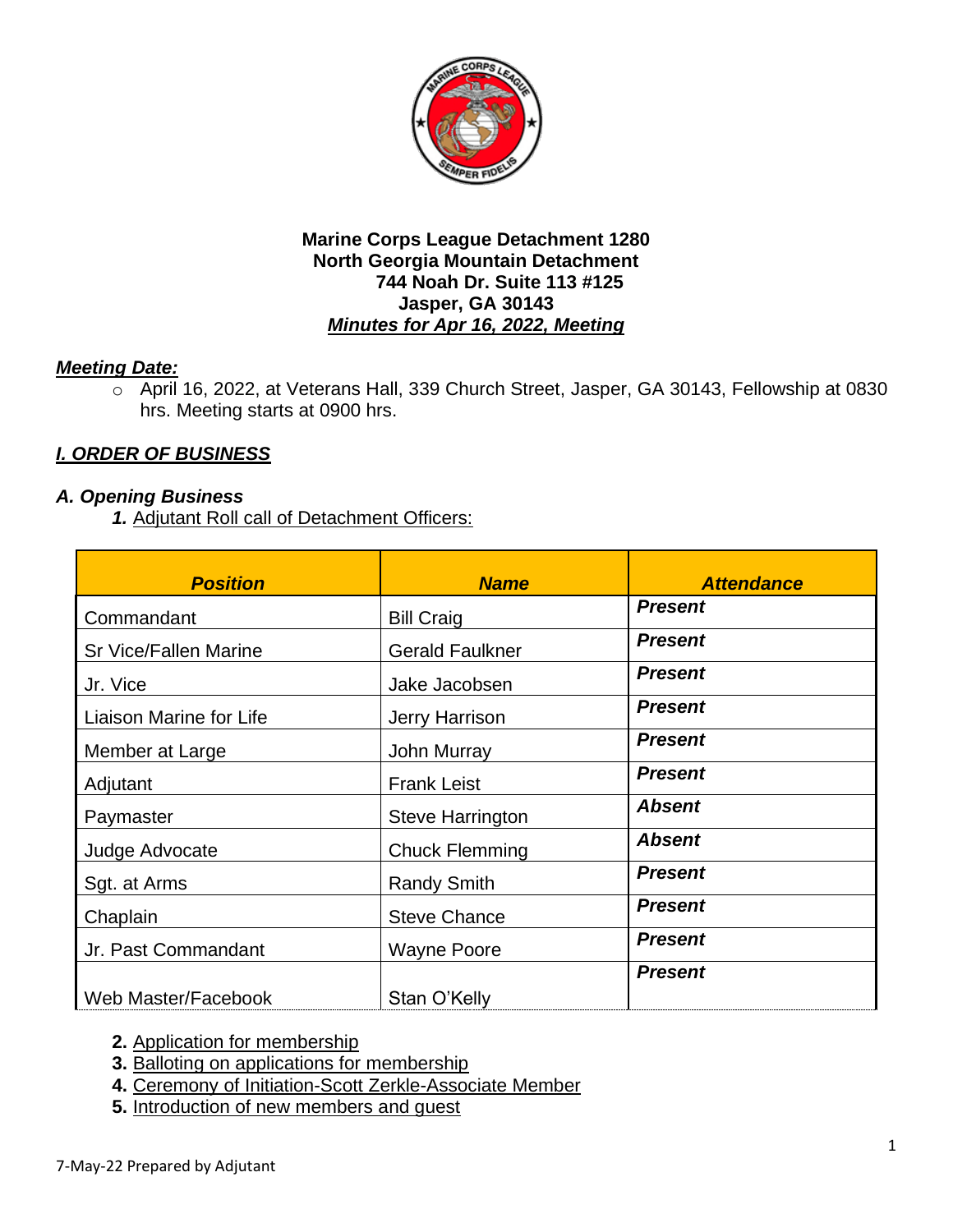

## **B. Old Business**

## 1. **Reports of the Appointed Officers**

a. Adjutant's Report-Frank Leist

1) Adjutant's Regular Meeting Report & Membership Roster on Mar 19, 2022, was transmitted via email

2) Reminder, we have an active Voice Mail Service for the Detachment it is 706.253.0459

3) Reminder we are using designated email specially for the Detachment [usmcdetach1280@gmail.com](mailto:usmcdetach1280@gmail.com)

4) New Mailing address: USMC Detachment 1280, 744 Noah Dr. Suite 113 #125 Jasper, GA 30143

5) Facebook link:

<https://www.facebook.com/search/top?q=usmc%201280%20detachment> 6) Website Link: <https://www.ngmcl1280.org/>

Motion from Jim Elrod to approve the minutes of March 19, 2022 and second by Randy Smith. Motion carried.

b. Paymasters Report-Adjutant reported the Paymaster Report in absent of Steve **Harrington** 

Motion from Wayne Poore to approve the Paymaster Report of March, 2022 and second by Jake Jacobsen. Motion carried

## c. Chaplains Report-Steve Chance

1) Prayer List and People in Need

- a. Pricilla Poore
- b. Deb Hulsey
- c. Tony Chiavarini
- d. Jake Jacobsen
- e. Danny Fink

#### d. Webmaster Report- Stan O'Kelly

- 1) 720 visitors on new website since start up
- 2) Facebook followers 648 with 600 likes
- 3) Update getting detachment coverage on Knows Pickens
- 4) Update New Address on Web site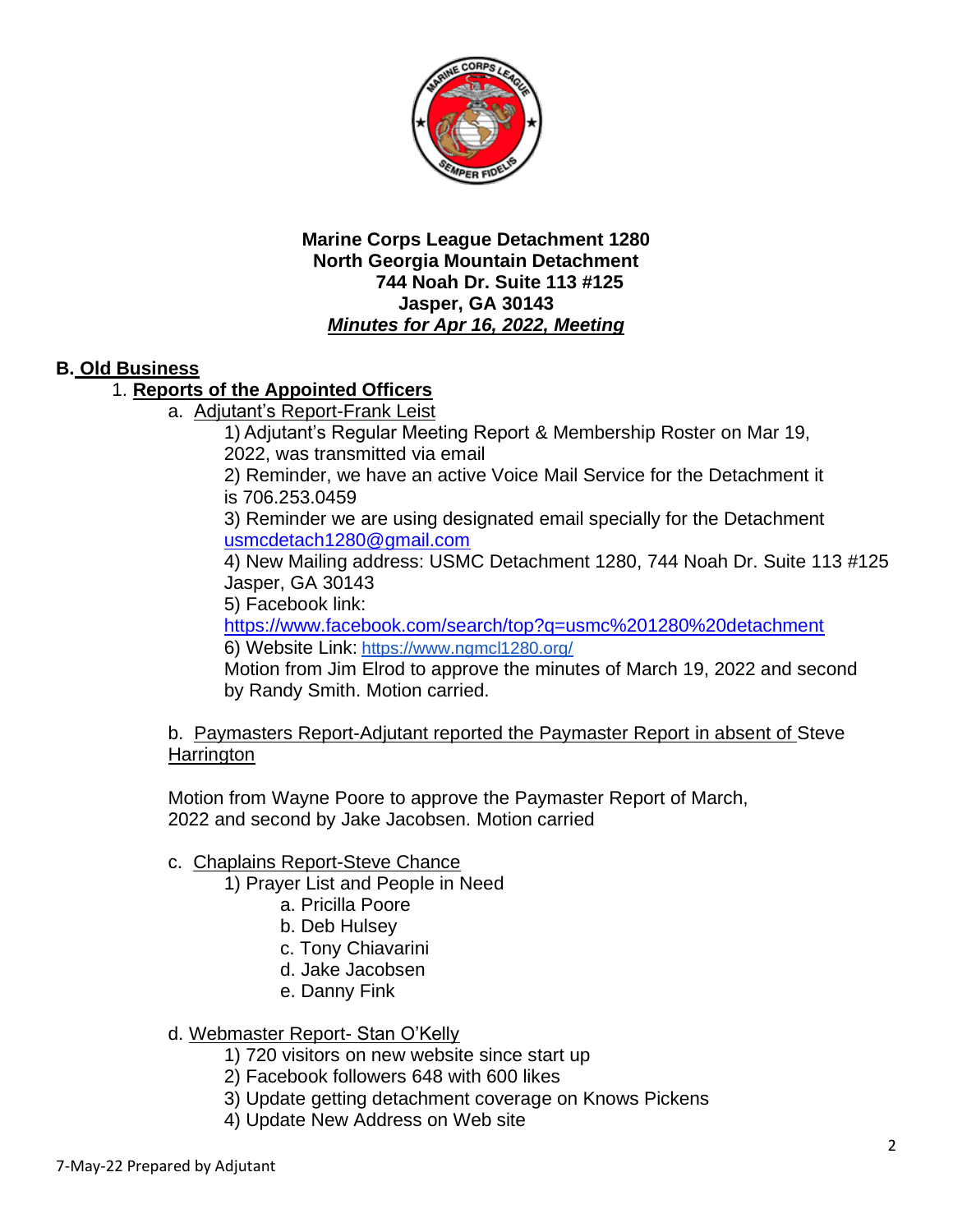

# 2. **Report of the Elected Officers**

- a. Commandant-Bill Craig
	- 1) Still working on Fallen Marine Uniforms-mostly sizes
	- 2) Sizes turned in on new detachment Polo Shirts
	- 3) Still working on Internal Audit Bill Craig, Gerald Faulkner, & Steve Harrington

4) Still working on search for a new Coordinator for Toys for Tots-Add recruiting on Facebook-Invite Richard Wilson to discuss the position with any candidates 5) After breakfast at Mary Ann's on Tuesday April 19 presenting \$500.00 check to Pickens Animal Control Center that was approved last month meeting-Uniform

Red Shirt and Ball Cap

6) Discuss if anyone is interested in attending the May 13-14, 2022, State Convention at Alpharetta-spent \$50.00 on Ad for magazine for convention. Recommend we support 3 raffles for items, i.e., Iwo Jima Frame, Two Metal Eagles. Motion from Jake Jacobsen to support the raffle and prizes and second by Steve Chance. Motion carried

7) Discuss needing to replenish our Challenge Coins that have been sold. Last order cost \$675.00 dollars. Need motion to purchase another 100. Motion from Randy Smith to approve ordering 100 Challenge Coins and second by Jake Jacobsen. Motion carried.

8) Rebecca Thomas with the Young Marines has confirmed they will support us for the Memorial Day event at the cemetery. Besides the flag color guard honors, we will ask them to place flags on veteran graves at the cemetery.

9) Received an inquiry from MCL State regarding Ellijay establishing a detachment led by AG (former detachment member). Motion from Randy Smith to not support the activation of an Ellijay Detachment and second by Danny Fink. Motion carried

- 10) Received email from MCL State about "By Laws" committee
- b. Senior Vice Commandant/Services/Fallen Marine Officer –Gerald Faulkner 1) Report on April Social - LC Tacos & Margaritas-21 attended

## c. Jr. Vice Commandant- Jake Jacobson

1) Update on purchasing a military Jeep with trailer or purchase Wayne's. Costs to covering the jeep would be about \$7,000. A new jeep would cost over \$15,000. Continue looking at options for maintaining the vehicle, insurance, and storage.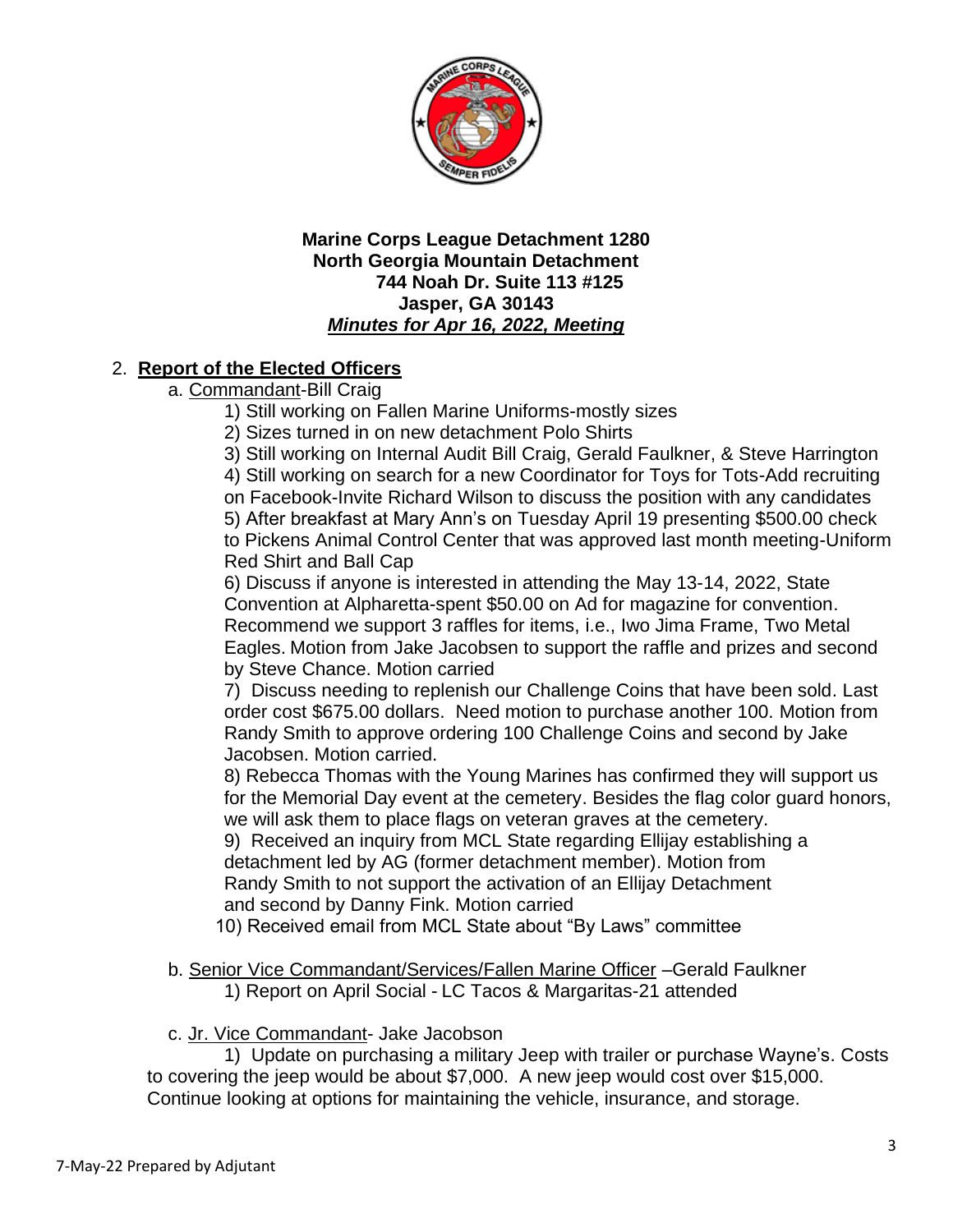

d. Judge Advocate-Chuck Fleming-Absent

e. Junior Past Commandant – Wayne Poore-Visited Paris Island noted that women marines are now authorized to have pony tales hair styles

# 3. **Report of Project Leaders or Committees**

a. Ken Hulsey Update on Spring Cookout. April 30<sup>th</sup> at Roper Park. We need a headcount to ensure how much food needs to be prepared. Need to know who is bringing dishes so there is no duplication. Times for the cookout is 9:00 am until 3:00 PM

b. Update Memorial and 4<sup>th</sup> of July holiday weekend donations for Raffle. Volunteers to obtain donations: Tony Chiavarini, Wayne Poore, Bill Craig, Spain Davis, Danny Fink, and John Murray

c. Raffle update Memorial Day weekend and  $4<sup>th</sup>$  of July weekend

d. Update Memorial Day Ceremony-Bill Craig and Gerald Faulkner

1) Young Marines have confirmed they will support us for the Memorial Day event

*e.* Update election committee for new officers in May Led by *Steve Chance, Jim Elrod, and John Murray. In May we will vote for the new nominating officers:*

*Commandant/Fallen Marine -Bill Craig Sr Vice/ /Chaplain-Gerald Faulkner Jr. Vice-Jake Jacobsen Liaison Marine for Life/Judge Advocate -Jerry Harrison Member at Large-John Murray Adjutant*/*Web Master/Facebook -Stan O'Kelly Paymaster-Steve Harrington Sgt at Arms-Randy Smith Jr. Past Commandant-Wayne Poore*

## **C***.* **New Business-**Commandant Bill Craig

1. Correspondence received

a. Received a thank you card from Lieutenant General James B. Laster (Retired) from National for Toys for Tots support

b. Received thank you card with \$100.00 donation from Joan Huber and family for the honors presented to her husband with a Brick of Honor at the Veterans Memorial Park.